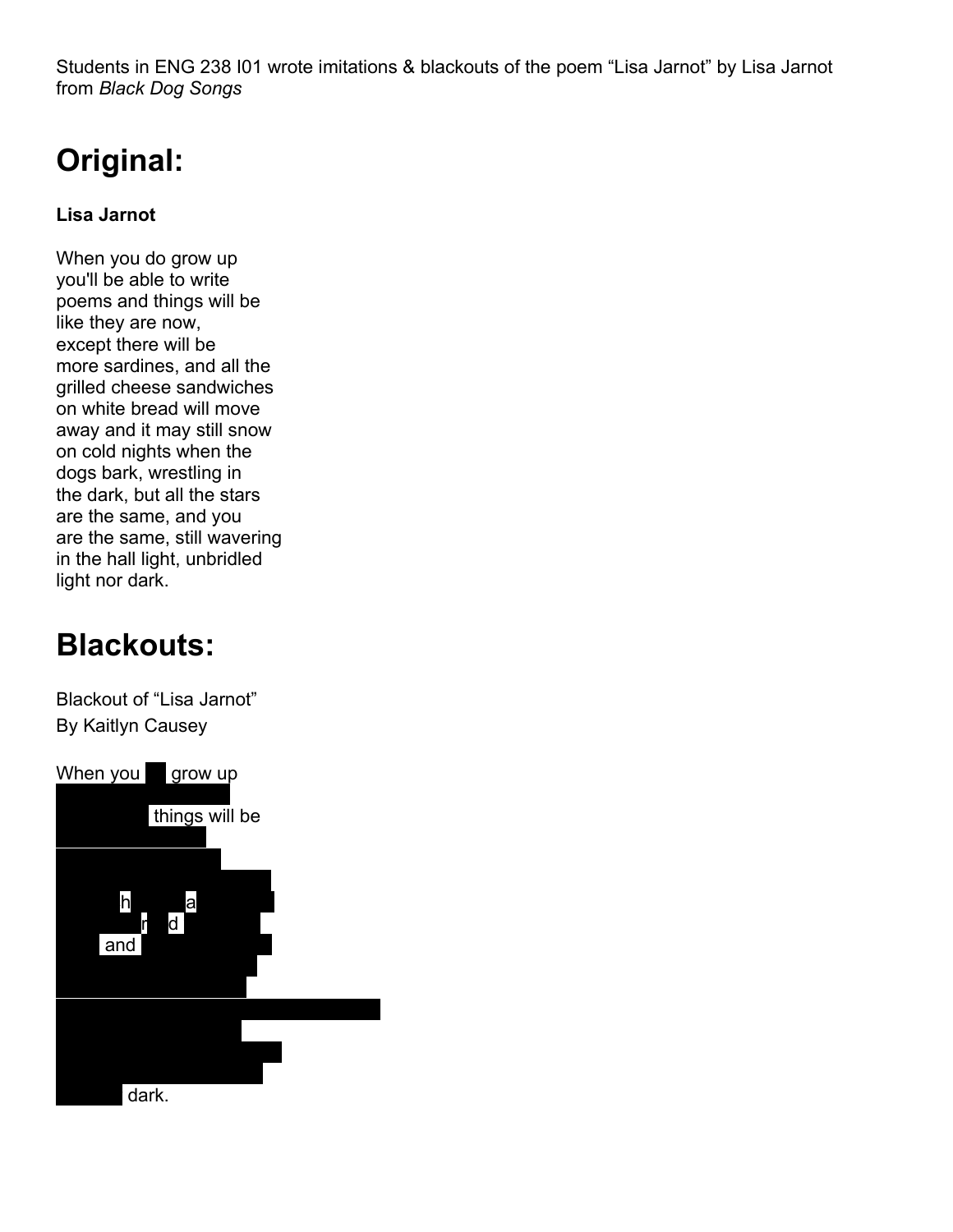"Unbridled Light"

By Logan

Grow up.

You'll all move away,

and still wrestling the stars the same.

The same,

still wavering in the dark.

Don't Waste Time By Taleeyah



Be Unbridled by Nikol Robinson

When you do you'll be things will be there will be more on white snow on cold nights in the dark, the stars are the same, unbridled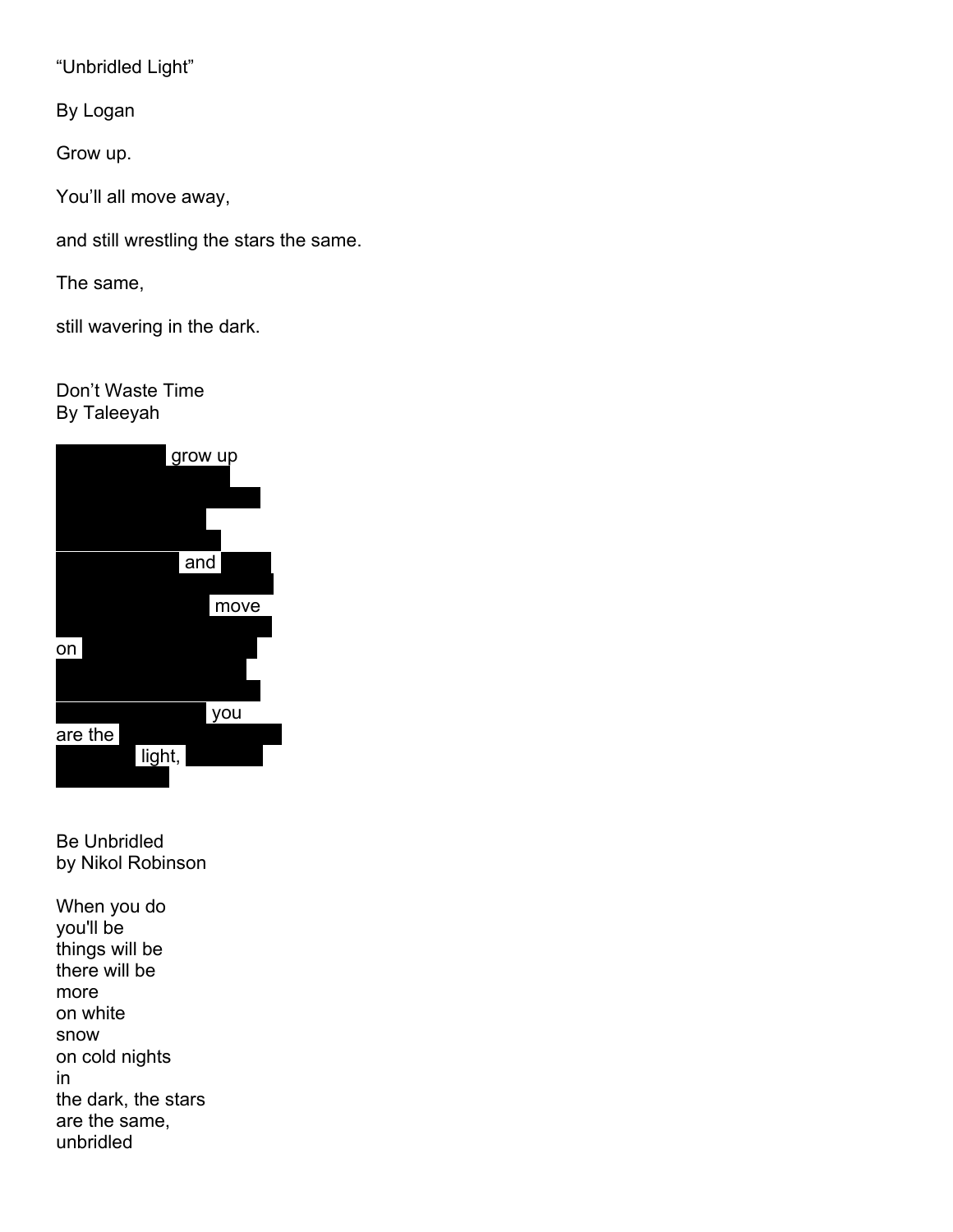Lisa Jarnot by Alexandria Kayce

When you grow up you'll write away on cold nights and you are light nor dark

By Wylie Pham



still unbridled light by *O'Lindworm!*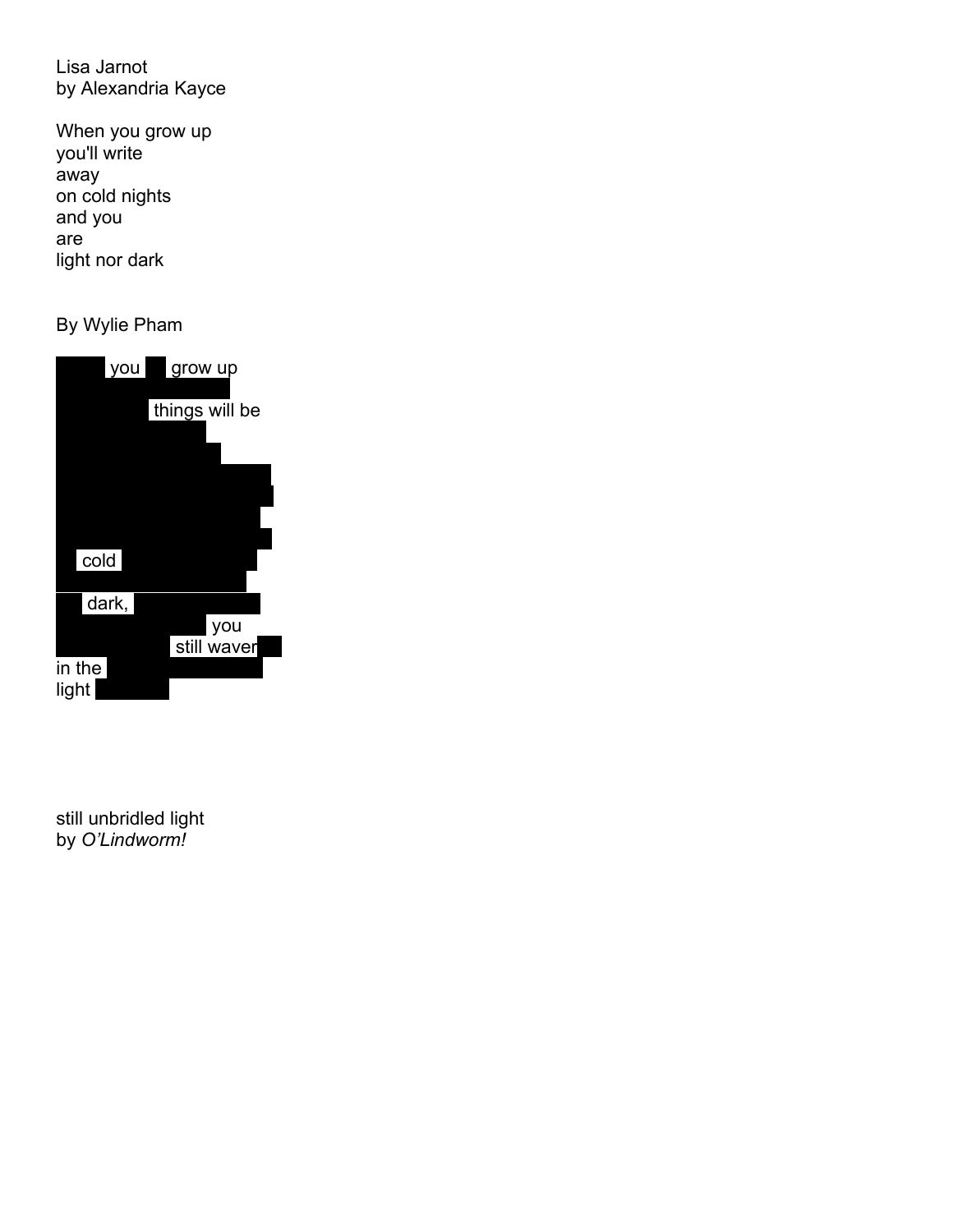

Wavering Light By Saydiah Simmons

Grown

Be

Like

Grilled cheese sandwiches

And

**Stars** You Are the wavering Light, unbridled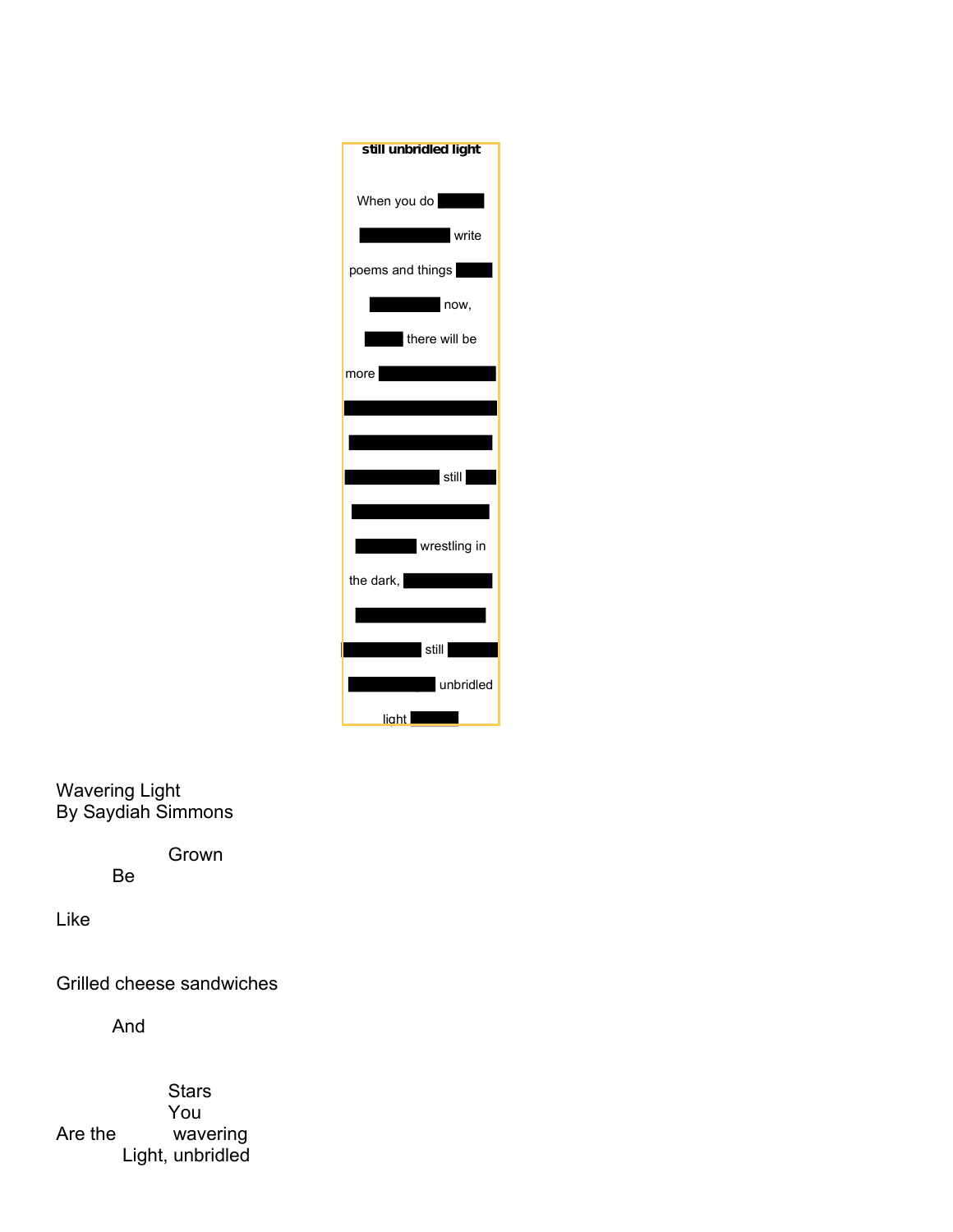By Gena Shields

Whenever you grow up, You'll be able to laugh At the things you feared, And at the things you enjoy Except there might be More roaches and all the Sliced up apples On white paper plates moved Away, and it may still rain On windy nights when the Cats yowl, bringing forth The night, with all the stars Staying the same, still glimmering In the dim hall, unstoppable Shining in light or dark.

By Icesis Street

you grow up able to write and things will be like now, will be more and all the sandwiches on bread will move and still snow nights when the dogs wrestling dark, but all the you are the same in the hall light, unbridled light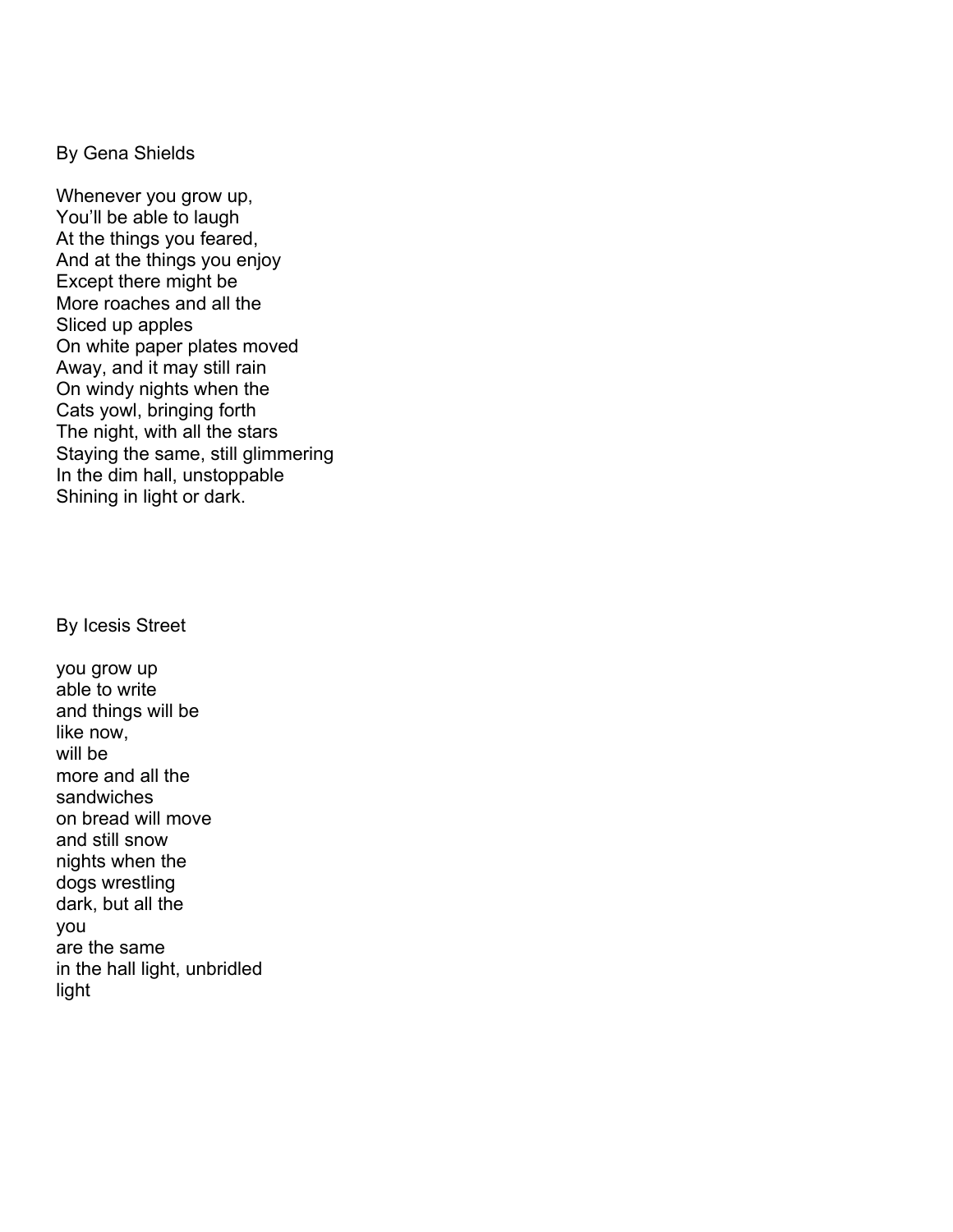## **Imitations of "Lisa Jarnot":**

You Can Eat What You Want by Kaitlyn Causey

When you grow up you'll be older and taller, and you won't have to eat sardines because they are gross, and you can make all the grilled cheese sandwiches you want because they are delicious.

Childlike I Will Remain by Nikol Robinson

Being grown up means More sardines, Then childlike, I will remain Grilled cheese please After coming in from the snow Because that is my childhood I wrestle with the dogs Because that is my childhood Childlike, I will remain

After By Saydiah Simmons

When I grew up I was able to write the poems and such things were not like how they were. There were more sardines than You could ever imagine The snow still fell upon the ground Cold nights, but the dogs no Longer barked, for they wrestle Where there is light now. The stars shined bright like How they always have, but I was not the same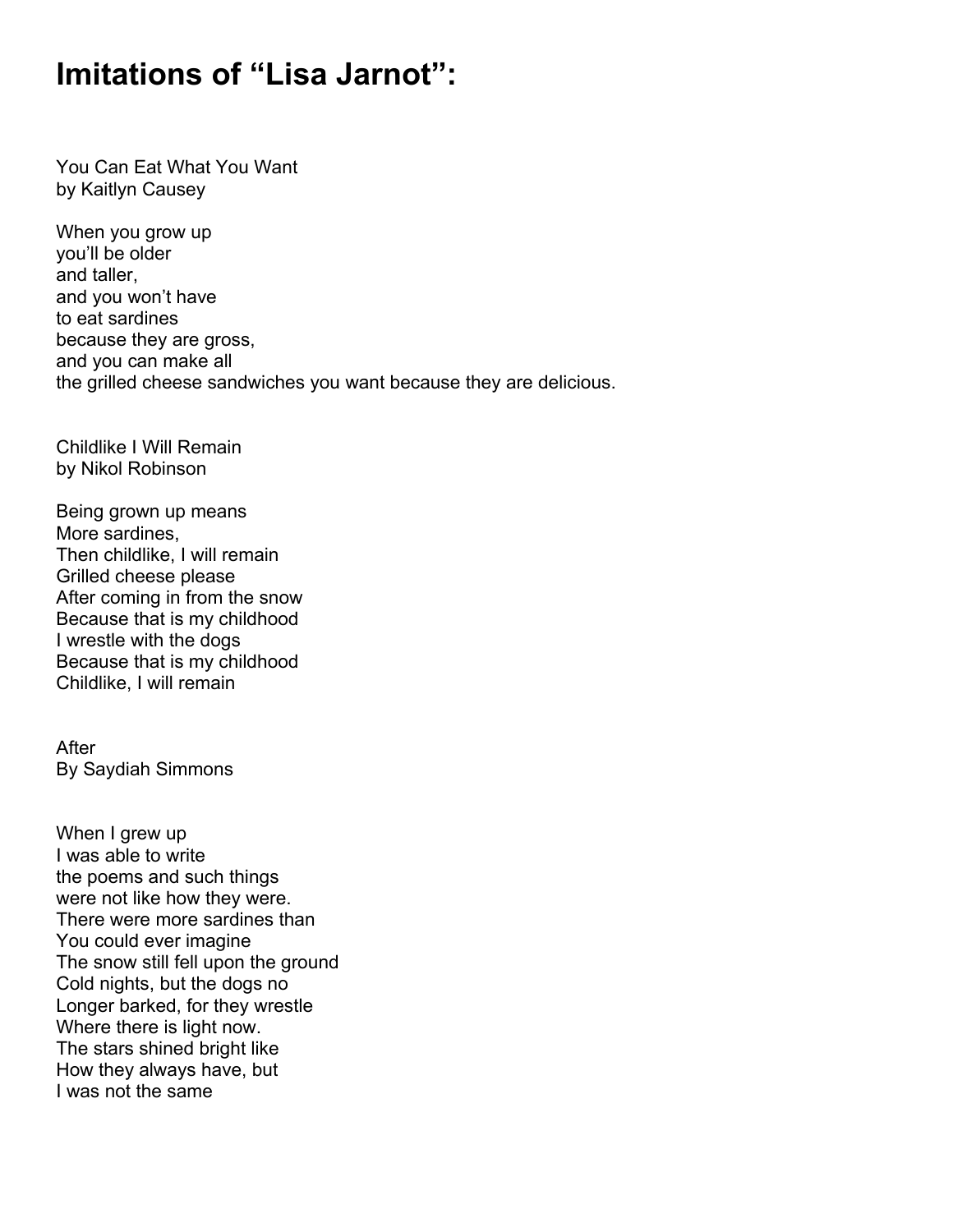When you do grow up, there will be sardines, and when you write, the things you write will be sardines and all your grilled cheese sandwiches will be filled with sardines that I put there, and the white bread on all your grilled cheese sandwiches, will move on account of all of the sardines wiggling around and on cold nights, the sardines will freeze, and you, lonely, with nothing left but the Stockholm Syndrome you developed toward sardines, will lose all moral compass

By Icesis Street

When I grow up I'll be able to draw People and animals will be Like they were then, Except there will be More mushrooms, and all the Cheese and sauce On white dough will move Away and it may still rain On dark nights when the Owl hoot, flying in The moon light, but all the nights Are the same, and I Am the same, still wondering In the sun light, not Here nor there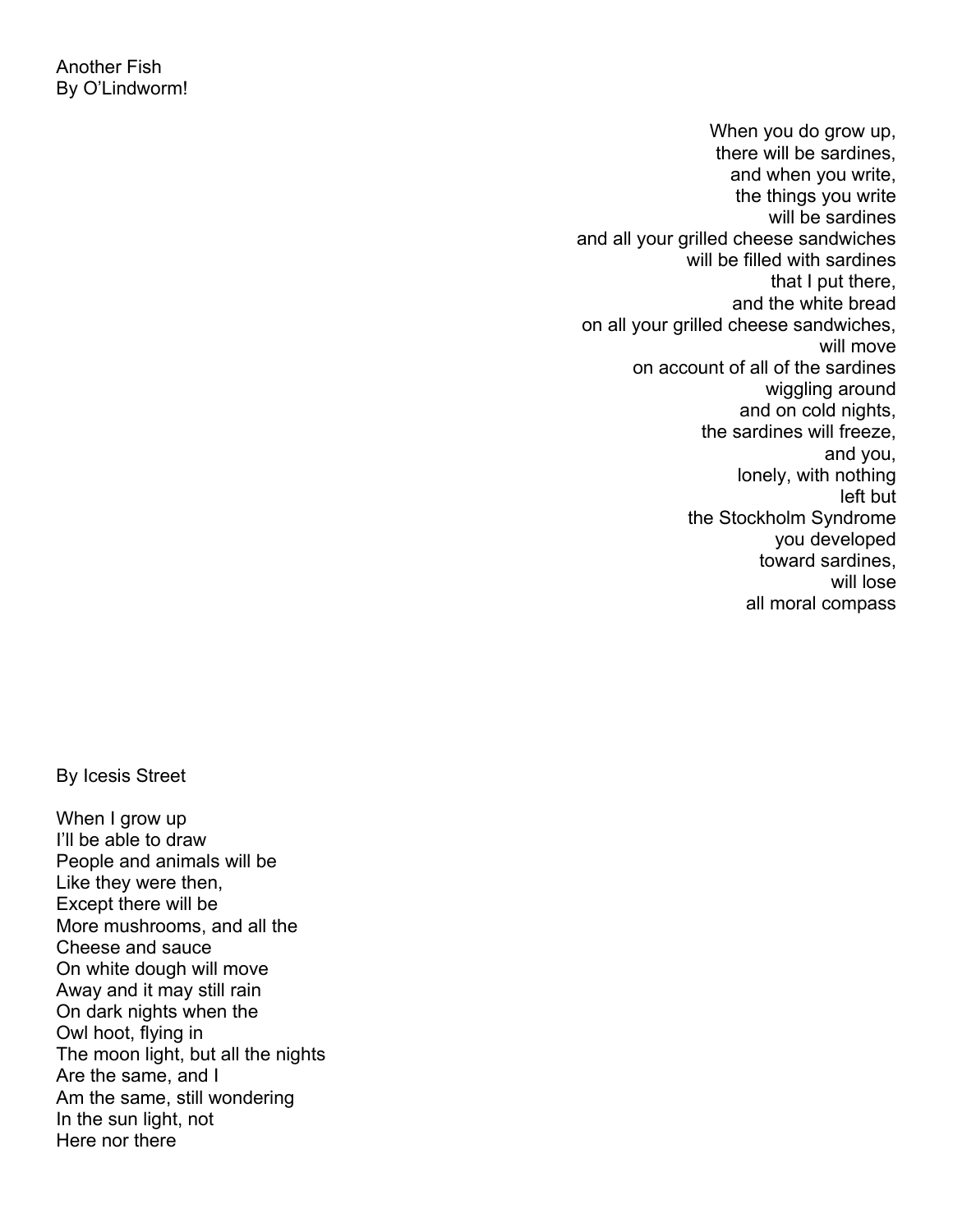When Do I Grow Up? By Mackenzie

When do you grow up? Is it when you get behind the wheel Or when you turn over a new day Is it when you learn about the real word or is everything the same like they are now. Do you know when you grow up? Does it come wrapped in a bow or is it a subconscious feeling. When do you grow up Please let me know.

The Future By Taleeyah

When you do grow up you'll want to do so many different things, like go to college. Except growing up is hard. More challenges than before. Grilled cheese is not on the menu now, You'll move away from that life and on to new adventures. Dogs aren't cute, they're responsibilities. The future is near, but so are the ends of something Beautiful and in the beautiful light, things are perfect.